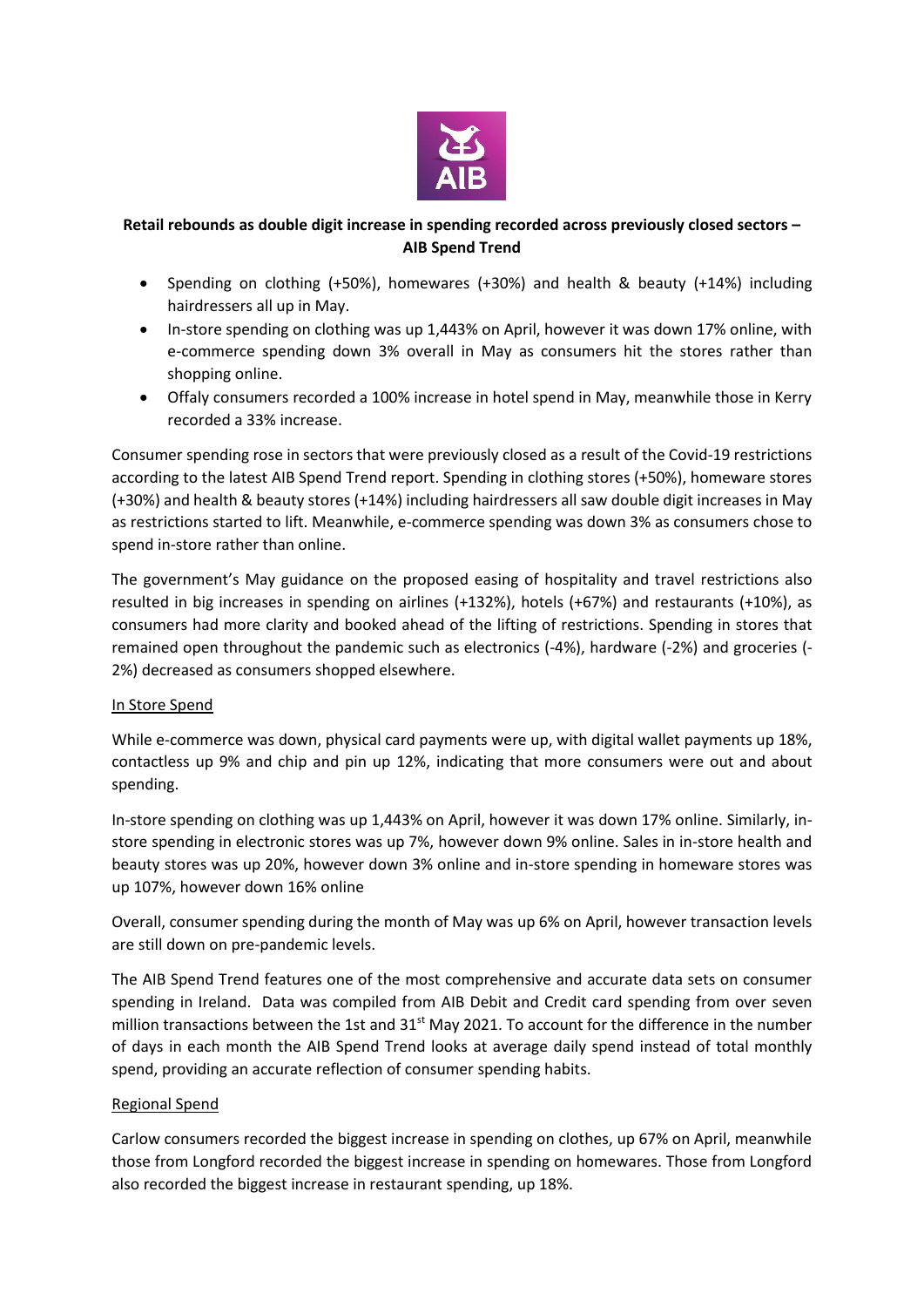Offaly consumers recorded a 100% increase in hotel spend in May, the largest increase of any county. Those from Kerry only recorded a 33% increase in hotel spending, the lowest increase of any county.

#### Demographics

Dublin recorded the highest increase in spending during May, up 7% on April, followed closely by Kildare, Cork, Cavan, Sligo and Galway – all recording a 6% increase in spending. Carlow and Donegal recorded the lowest increase in spending, up 2% on April.

Those under the age of 25 (+9%) recorded the biggest increase in spending followed by those over the age of 65 (6%).

Rachel Naughton, Head of SME Banking at AIB said 'After months of restrictions resulting in businesses being closed it's encouraging to see these impacted sectors record double digit increases in spending, releasing some of the pent up demand which has been evident through the pandemic. It's also interesting to see the switch away from e-commerce during May, which is down 3%, as many businesses reopened and consumers choosing to spend their money in store rather than online. Over the coming months we will need to support these industries where possible to ensure the months of lost trading can be recouped and they can start to return to pre-pandemic trading levels."

### **ENDS**

### Further Information

Paddy McDonnell [Paddy.x.mcdonnell@aib.ie](mailto:Paddy.x.mcdonnell@aib.ie) +353 87 739 0743

#### Notes to Editor

| County   | <b>Increase/Decrease</b> |
|----------|--------------------------|
| Carlow   | 1.9%                     |
| Cavan    | 5.8%                     |
| Clare    | 4.2%                     |
| Cork     | 5.9%                     |
| Donegal  | 2.0%                     |
| Dublin   | 7.4%                     |
| Galway   | 5.5%                     |
| Kerry    | 5.4%                     |
| Kildare  | 6.3%                     |
| Kilkenny | 3.7%                     |
| Laois    | 4.8%                     |
| Leitrim  | 3.5%                     |
| Limerick | 5.1%                     |
| Longford | 2.9%                     |
| Louth    | 4.1%                     |
| Mayo     | 4.2%                     |
| Meath    | 5.2%                     |
| Monaghan | 3.0%                     |